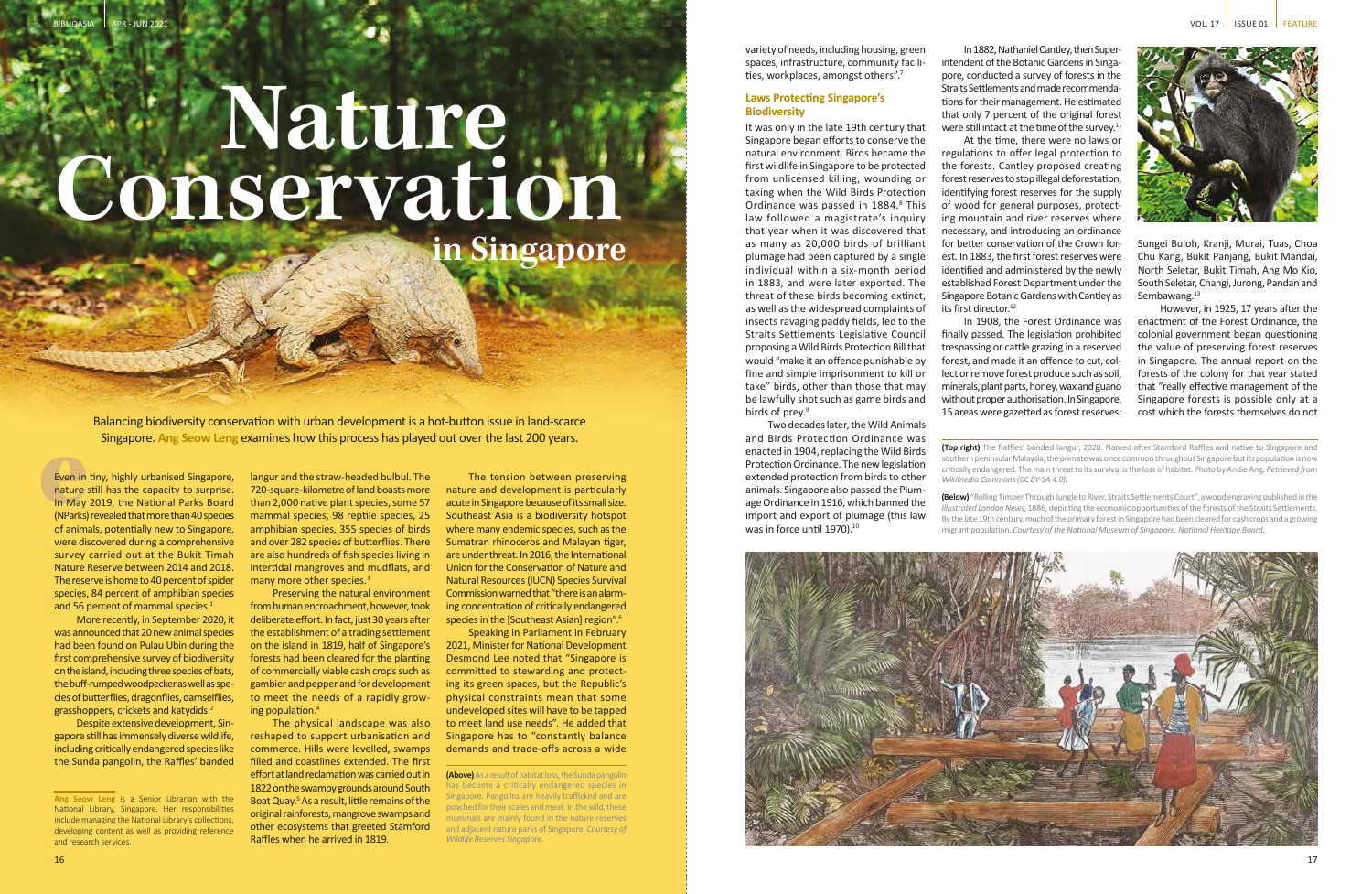encroachment by illegal squatters and stop illegal cutting.<sup>15</sup>

In 1931, the government deliberated over a proposal to revoke all forest reserves in Singapore because these were unable to generate revenue from timber production and were expensive to maintain. It was also difficult to prevent

> After the Japanese Occupation (1942–45), Richard Eric Holttum, then Director of the Botanic Gardens, pushed for legislation to protect the Bukit Timah forest reserve and possibly other areas as "sanctuaries for wild life of all kinds".19 He also contributed an article in *The Straits Times*, explaining that the "mangrove is a land-building agent of major importance in the wet tropics", besides being a sanctuary for plants and animals.<sup>20</sup>

Five years later, all forest reserves were revoked in Singapore, although selected areas like some parts of the Bukit Timah forest were protected. This was after the Commissioner of Lands reported that the forest reserves of Singapore were made up largely of "market gardens, villages and granite quarries".16

that could have a chance of reappearing when the mangroves began regenerating. These areas also provided shelter to animals and birds not found elsewhere on the island.<sup>21</sup>

In 1939, Bukit Timah, Pandan and Kranji were re-gazetted as forest reserves and came under the management of the Director of Botanic Gardens as the Conservator of Forests.17 Bukit Timah was found to offer samples of interesting plants for research by students, while the other two reserves were mangrove forests.<sup>18</sup>

This led to the Nature Reserves Ordinance, which came into force in 1951. The law aimed to protect and preserve flora and fauna in the nature reserves and provide opportunities for their study and research within the natural environment in which they live. The ordinance evolved into the Nature Reserves Act in 1985, which was repealed and replaced by the National Parks Act in 1990.<sup>22</sup>

With growing awareness and calls for the conservation of nature areas, Singapore currently has 24 nature areas comprising the four main nature reserves – Bukit Timah Nature Reserve, Central Catchment Nature Reserve, Sungei Buloh Wetland Reserve and Labrador Nature Reserve – as well as 20 other areas that are subject to administrative safeguards under the Parks and Waterbodies Plan. The four nature reserves are protected under the Parks and Trees Act.<sup>23</sup>

A more consolidated approach towards nature conservation emerged with the formation of NParks in 1990 to manage the national parks, then comprising the Singapore Botanic Gardens, Fort Canning Park and the nature reserves. In 1996, the Parks and Recreation Department merged with NParks to streamline the management of parks under one single organisation.<sup>24</sup>

In 1951, a select committee on granite quarries and nature reserves called for the inclusion of the municipal water catchment area, the Crown land including the cliff at Labrador, and the two forest reserves of Pandan and Kranji as nature reserves. As the nature reserves would be extended to mangrove swamps, the committee pointed out that the latter might contain species of extinct orchids

Singapore is also a signatory to the International Convention on Biological Diversity arising from the Rio Earth Summit in 1992. That same year, the Singapore Green Plan – the nation's first environmental blueprint – was launched to develop an economic growth model for Singapore without compromising or causing harm to the environment in any way.<sup>28</sup> The blueprint charted the strategic directions that Singapore would adopt, looking into all areas of environmental concerns and presenting proposals to preserve, protect and enhance the environment for the future. The plan also proposed that up to 5 percent of Singapore's land area would be set aside for protection as nature conservation areas.<sup>29</sup>

Singapore, but also for co-ordinating and facilitating research in biodiversity and ecology issues".<sup>31</sup>

# **Nature Conservation in the Last 40 Years**

The action plan was updated in 2019, incorporating input from various public sector agencies and nature groups. Close to 10 percent of Singapore's total land area would be set aside for parks and nature conservation, up from the 5 percent proposed in the 1992 Singapore Green Plan.<sup>33</sup>



Today, NParks is responsible for propagating, protecting and preserving "the animals, plants and other organisms of Singapore and, within the national parks, nature reserves and public parks, to preserve objects and places of aesthetic, historical or scientific interest".25 NParks also administers the following laws that protect Singapore's flora and fauna: Animals and Birds Act; Control of Plants Act; Endangered Species (Import and Export) Act; Parks and Trees Act; and Wildlife Act.

Nathaniel Cantley, Superintendent of the Botanic Gardens in Singapore, proposed creating forest reserves to stop illegal deforestation. This map of the island of Singapore, dated 10 November 1882, shows the locations of the proposed forest reserves. *Survey Department, Singapore, courtesy of National Archives of Singapore.*

seem to justify". This was because none of the reserves were deemed to be of great value, with substantial areas leased out on temporary occupation licences to vegetable growers. The report further mentioned that the reserves could never meet the demand for timber and firewood.<sup>14</sup>

In 1986, Singapore joined the Convention on International Trade in Endangered Species of Wild Fauna and Flora (CITES). It is currently among the 183 countries bound by an international agreement that regulates international trade in endangered species of wild animals and plants through a system of licences.<sup>26</sup> During the signing of the CITES treaty, then Minister for the Environment Ong Pang Boon noted that "the [Southeast Asian] region was at the crossroads of a thriving international trade on flora and fauna, which if left unchecked could lead to the irreversible loss of valuable species".27

In 2002, the Singapore Green Plan 2012 was launched to better address conservation issues as new ideas and concerns had emerged in the preceding decade, such as transboundary air pollution and climate change as a result of greenhouse gas emissions. In 2006, a revised edition of the earlier green plan was released which called for establishing more parks and green linkages, and the setting up of a National Biodiversity Reference Centre (now renamed National Biodiversity Centre).30 Under the purview of NParks, the centre was established in 2006 as a "clearing house not only for centralising biodiversity data about

## **Recent Initiatives**

The National Biodiversity Strategy and Action Plan (NBSAP) announced in 2009 by NParks aimed to address both policy frameworks and specific measures for better planning and coordination in the sustainable use, management and conservation of Singapore's biodiversity, taking into consideration the country's national priorities as well as its international and regional obligations.32

In 2015, NParks launched the Nature Conservation Masterplan to chart the course of Singapore's future biodiversity conservation efforts. It aimed to "systematically consolidate, coordinate, strengthen and intensify the biodiversity conservation efforts outlined in [the] NBSAP".34

More recently, in 2021, the Singapore Green Plan 2030 – spearheaded by government ministeries in charge of education, national development, sustainability and the environment, trade and industry, and transport – was unveiled. $35$  One of the key pillars in the green plan is the "City in Nature" strategy. This means that by 2030, Singapore would have an additional 1,000 hectares of green spaces and 160 km of park connectors, every household would live within a 10-minute walk from a park, and 1 million more trees would be planted across the island.36

The oriental pied hornbill, a species native to Singapore, once declined in numbers to the point of local extinction. Successful conservation efforts in recent years have seen these majestic creatures taking to the skies once again. *Courtesy of Quek Yew Hock, NParks SGBioAtlas/BIOME.*



View from Jelutong Tower in the Central Catchment Nature Reserve. This reserve, along with Bukit Timah Nature Reserve, Sungei Buloh Wetland Reserve and Labrador Nature Reserve, make up the four main nature reserves in Singapore. *Image reproduced from Chua, E.K. (2015). Rainforest in a City (p. 21). Singapore: Simply Green. Collection of the National Library, Singapore. (Call no.: RSING 577.34095957 CHU).*